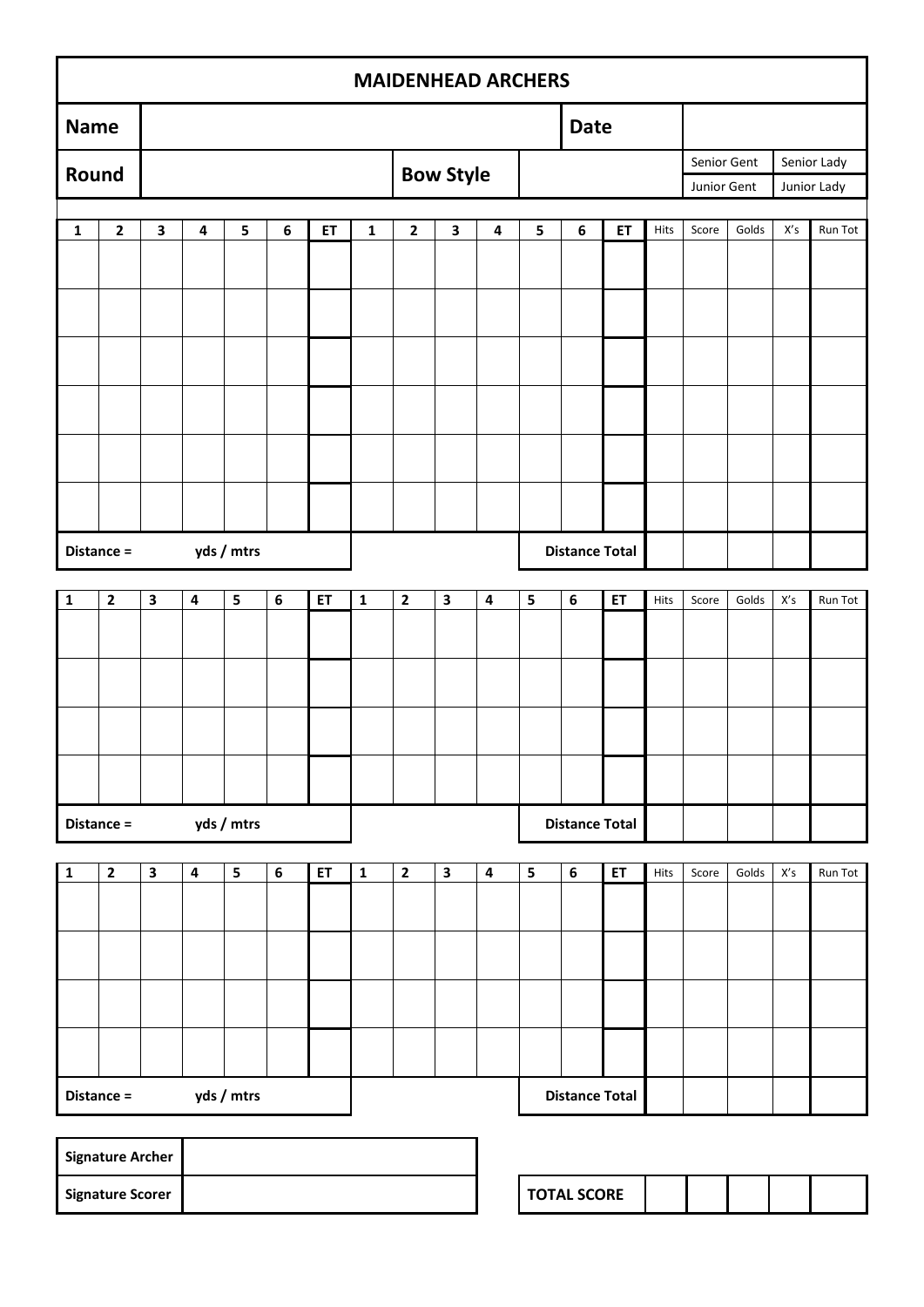| yds / mtrs<br>Distance = |  | <b>Distance Total</b> |  |  |  |
|--------------------------|--|-----------------------|--|--|--|
| <b>Signature Archer</b>  |  |                       |  |  |  |
| <b>Signature Scorer</b>  |  | <b>TOTAL SCORE</b>    |  |  |  |

|              | Distance =     |                         |                         | yds / mtrs |   |    |              |              |                         |   |                          | <b>Distance Total</b> |    |      |       |       |                         |         |
|--------------|----------------|-------------------------|-------------------------|------------|---|----|--------------|--------------|-------------------------|---|--------------------------|-----------------------|----|------|-------|-------|-------------------------|---------|
|              |                |                         |                         |            |   |    |              |              |                         |   |                          |                       |    |      |       |       |                         |         |
| $\mathbf{1}$ | $\overline{2}$ | 3                       | $\overline{4}$          | 5          | 6 | ET | $\mathbf{1}$ | $\mathbf{z}$ | $\overline{\mathbf{3}}$ | 4 | 5                        | 6                     | ET | Hits | Score | Golds | $\mathsf{X}'\mathsf{s}$ | Run Tot |
|              |                |                         |                         |            |   |    |              |              |                         |   |                          |                       |    |      |       |       |                         |         |
|              |                |                         |                         |            |   |    |              |              |                         |   |                          |                       |    |      |       |       |                         |         |
|              |                |                         |                         |            |   |    |              |              |                         |   |                          |                       |    |      |       |       |                         |         |
|              |                |                         |                         |            |   |    |              |              |                         |   |                          |                       |    |      |       |       |                         |         |
|              |                |                         |                         |            |   |    |              |              |                         |   |                          |                       |    |      |       |       |                         |         |
|              |                |                         |                         |            |   |    |              |              |                         |   |                          |                       |    |      |       |       |                         |         |
|              |                |                         |                         |            |   |    |              |              |                         |   |                          |                       |    |      |       |       |                         |         |
|              | Distance =     |                         |                         | yds / mtrs |   |    |              |              |                         |   |                          | <b>Distance Total</b> |    |      |       |       |                         |         |
|              |                |                         |                         |            |   |    |              |              |                         |   |                          |                       |    |      |       |       |                         |         |
| $\mathbf{1}$ | $\mathbf{2}$   | $\overline{\mathbf{3}}$ | $\overline{\mathbf{4}}$ | 5          | 6 | ET | $\mathbf{1}$ | $\mathbf{2}$ | $\overline{\mathbf{3}}$ | 4 | 5                        | 6                     | ET | Hits | Score | Golds | X's                     | Run Tot |
|              |                |                         |                         |            |   |    |              |              |                         |   |                          |                       |    |      |       |       |                         |         |
|              |                |                         |                         |            |   |    |              |              |                         |   |                          |                       |    |      |       |       |                         |         |
|              |                |                         |                         |            |   |    |              |              |                         |   |                          |                       |    |      |       |       |                         |         |
|              |                |                         |                         |            |   |    |              |              |                         |   |                          |                       |    |      |       |       |                         |         |
|              |                |                         |                         |            |   |    |              |              |                         |   |                          |                       |    |      |       |       |                         |         |
|              |                |                         |                         |            |   |    |              |              |                         |   |                          |                       |    |      |       |       |                         |         |
|              |                |                         |                         |            |   |    |              |              |                         |   |                          |                       |    |      |       |       |                         |         |
| .            |                |                         | $\cdots$                |            |   |    |              |              |                         |   | <b>Bank College Card</b> |                       |    |      |       |       |                         |         |

|       | <b>MAIDENHEAD ARCHERS</b> |                  |   |   |   |    |              |              |                       |   |   |      |    |             |       |       |             |         |
|-------|---------------------------|------------------|---|---|---|----|--------------|--------------|-----------------------|---|---|------|----|-------------|-------|-------|-------------|---------|
| Name  |                           |                  |   |   |   |    |              |              |                       |   |   | Date |    |             |       |       |             |         |
| Round |                           |                  |   |   |   |    |              |              |                       |   |   |      |    | Senior Gent |       |       | Senior Lady |         |
|       |                           | <b>Bow Style</b> |   |   |   |    |              |              |                       |   |   |      |    | Junior Gent |       |       | Junior Lady |         |
| 1     | $\mathbf{2}$              | 3                | 4 | 5 | 6 | ET | $\mathbf{1}$ | $\mathbf{z}$ | 3                     | 4 | 5 | 6    | ET | Hits        | Score | Golds | X's         | Run Tot |
|       |                           |                  |   |   |   |    |              |              |                       |   |   |      |    |             |       |       |             |         |
|       |                           |                  |   |   |   |    |              |              |                       |   |   |      |    |             |       |       |             |         |
|       |                           |                  |   |   |   |    |              |              |                       |   |   |      |    |             |       |       |             |         |
|       |                           |                  |   |   |   |    |              |              |                       |   |   |      |    |             |       |       |             |         |
|       |                           |                  |   |   |   |    |              |              |                       |   |   |      |    |             |       |       |             |         |
|       |                           |                  |   |   |   |    |              |              |                       |   |   |      |    |             |       |       |             |         |
|       |                           |                  |   |   |   |    |              |              |                       |   |   |      |    |             |       |       |             |         |
|       |                           |                  |   |   |   |    |              |              |                       |   |   |      |    |             |       |       |             |         |
|       |                           |                  |   |   |   |    |              |              |                       |   |   |      |    |             |       |       |             |         |
|       |                           |                  |   |   |   |    |              |              |                       |   |   |      |    |             |       |       |             |         |
|       | yds / mtrs<br>Distance =  |                  |   |   |   |    |              |              | <b>Distance Total</b> |   |   |      |    |             |       |       |             |         |

| <b>Name</b>  |                     |        |        |                                                  |        |             |                            |                            | Date   |                                    |        |        |                                                            |       |       |                            |             |
|--------------|---------------------|--------|--------|--------------------------------------------------|--------|-------------|----------------------------|----------------------------|--------|------------------------------------|--------|--------|------------------------------------------------------------|-------|-------|----------------------------|-------------|
|              |                     |        |        |                                                  |        |             |                            |                            |        |                                    |        |        |                                                            |       |       |                            | Senior Lady |
|              |                     |        |        |                                                  |        |             |                            |                            |        |                                    |        |        |                                                            |       |       |                            | Junior Lady |
| $\mathbf{2}$ |                     |        |        |                                                  |        |             |                            |                            |        |                                    |        |        | Hits                                                       | Score | Golds | $\mathsf{X}'\mathsf{s}$    | Run Tot     |
|              |                     |        |        |                                                  |        |             |                            |                            |        |                                    |        |        |                                                            |       |       |                            |             |
|              |                     |        |        |                                                  |        |             |                            |                            |        |                                    |        |        |                                                            |       |       |                            |             |
|              |                     |        |        |                                                  |        |             |                            |                            |        |                                    |        |        |                                                            |       |       |                            |             |
|              |                     |        |        |                                                  |        |             |                            |                            |        |                                    |        |        |                                                            |       |       |                            |             |
|              |                     |        |        |                                                  |        |             |                            |                            |        |                                    |        |        |                                                            |       |       |                            |             |
|              |                     |        |        |                                                  |        |             |                            |                            |        |                                    |        |        |                                                            |       |       |                            |             |
|              |                     |        |        |                                                  |        |             |                            |                            |        |                                    |        |        |                                                            |       |       |                            |             |
|              |                     |        |        |                                                  |        |             |                            |                            |        |                                    |        |        |                                                            |       |       |                            |             |
|              |                     |        |        |                                                  |        |             |                            |                            |        |                                    |        |        |                                                            |       |       |                            |             |
|              |                     |        |        |                                                  |        |             |                            |                            |        |                                    |        |        |                                                            |       |       |                            |             |
|              |                     |        |        |                                                  |        |             |                            |                            |        |                                    |        |        |                                                            |       |       |                            |             |
|              |                     |        |        |                                                  |        |             |                            |                            |        |                                    |        |        |                                                            |       |       |                            |             |
| $\mathbf 2$  |                     |        |        |                                                  |        |             |                            |                            |        |                                    |        |        | Hits                                                       | Score | Golds |                            | Run Tot     |
|              |                     |        |        |                                                  |        |             |                            |                            |        |                                    |        |        |                                                            |       |       |                            |             |
|              |                     |        |        |                                                  |        |             |                            |                            |        |                                    |        |        |                                                            |       |       |                            |             |
|              |                     |        |        |                                                  |        |             |                            |                            |        |                                    |        |        |                                                            |       |       |                            |             |
|              |                     |        |        |                                                  |        |             |                            |                            |        |                                    |        |        |                                                            |       |       |                            |             |
|              |                     |        |        |                                                  |        |             |                            |                            |        |                                    |        |        |                                                            |       |       |                            |             |
|              |                     |        |        |                                                  |        |             |                            |                            |        |                                    |        |        |                                                            |       |       |                            |             |
|              |                     |        |        |                                                  |        |             |                            |                            |        |                                    |        |        |                                                            |       |       |                            |             |
| Distance =   |                     |        |        |                                                  |        |             |                            |                            |        | <b>Distance Total</b>              |        |        |                                                            |       |       |                            |             |
|              |                     |        |        |                                                  |        |             |                            |                            |        |                                    |        |        |                                                            |       |       |                            |             |
| $\mathbf 2$  | 3                   | 4      | 5      | 6                                                | ET     | $\mathbf 1$ | $\mathbf 2$                | 3                          | 4      | 5                                  | 6      | ET     | Hits                                                       | Score | Golds | $\mathsf{X}'\mathsf{s}$    | Run Tot     |
|              |                     |        |        |                                                  |        |             |                            |                            |        |                                    |        |        |                                                            |       |       |                            |             |
|              |                     |        |        |                                                  |        |             |                            |                            |        |                                    |        |        |                                                            |       |       |                            |             |
|              |                     |        |        |                                                  |        |             |                            |                            |        |                                    |        |        |                                                            |       |       |                            |             |
|              |                     |        |        |                                                  |        |             |                            |                            |        |                                    |        |        |                                                            |       |       |                            |             |
|              |                     |        |        |                                                  |        |             |                            |                            |        |                                    |        |        |                                                            |       |       |                            |             |
|              |                     |        |        |                                                  |        |             |                            |                            |        |                                    |        |        |                                                            |       |       |                            |             |
|              |                     |        |        |                                                  |        |             |                            |                            |        |                                    |        |        |                                                            |       |       |                            |             |
| Distance =   |                     |        |        |                                                  |        |             |                            |                            |        |                                    |        |        |                                                            |       |       |                            |             |
|              | Round<br>Distance = | 3<br>3 | 4<br>4 | 5<br>yds / mtrs<br>5<br>yds / mtrs<br>yds / mtrs | 6<br>6 | ET<br>ET    | $\mathbf 1$<br>$\mathbf 1$ | $\mathbf 2$<br>$\mathbf 2$ | 3<br>3 | <b>Bow Style</b><br>$\pmb{4}$<br>4 | 5<br>5 | 6<br>6 | ET<br><b>Distance Total</b><br>ET<br><b>Distance Total</b> |       |       | Senior Gent<br>Junior Gent | X's         |

**MAIDENHEAD ARCHERS**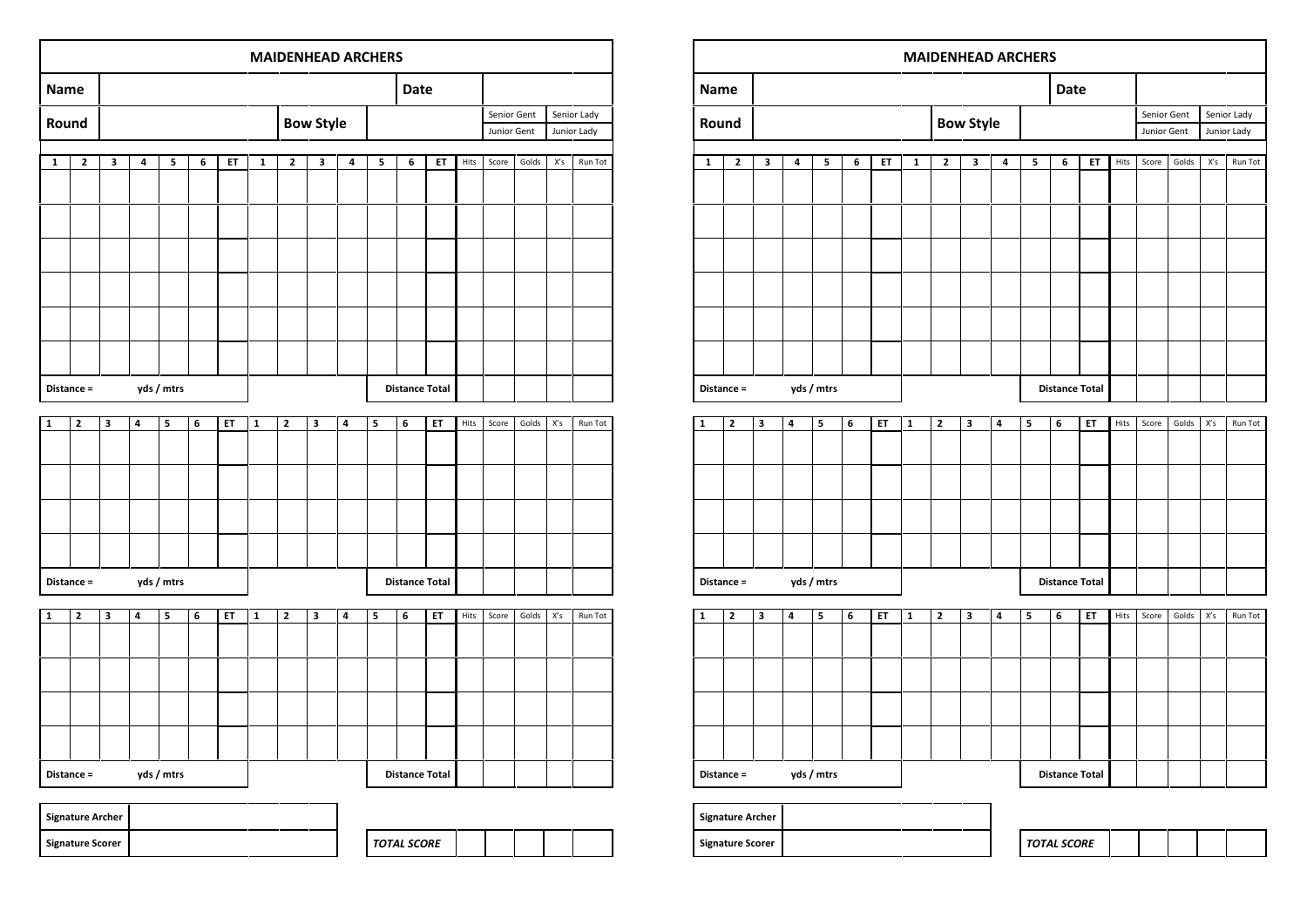|                 |                                      |   |   |                 |   | Portsmouth @ Eton Wick |   |                 |   |                |                       |                 |    |      |               |    |         |
|-----------------|--------------------------------------|---|---|-----------------|---|------------------------|---|-----------------|---|----------------|-----------------------|-----------------|----|------|---------------|----|---------|
| <b>Name</b>     |                                      |   |   |                 |   |                        |   |                 |   |                | Date                  |                 |    |      |               |    |         |
| Club            |                                      |   |   |                 |   |                        |   |                 |   |                | <b>Bow Style</b>      |                 |    |      |               |    |         |
| <b>Snr Gent</b> |                                      |   |   | <b>Snr Lady</b> |   |                        |   | <b>Jnr Gent</b> |   |                |                       | <b>Jnr Lady</b> |    |      |               |    |         |
| 1               | $\overline{2}$                       | 3 | 4 | 5               | 6 | ET                     | 1 | $\overline{2}$  | 3 | $\overline{4}$ | 5                     | 6               | ET | Hits | Score   Golds | Xs | Run Tot |
|                 |                                      |   |   |                 |   |                        |   |                 |   |                |                       |                 |    |      |               |    |         |
|                 |                                      |   |   |                 |   |                        |   |                 |   |                |                       |                 |    |      |               |    |         |
|                 |                                      |   |   |                 |   |                        |   |                 |   |                |                       |                 |    |      |               |    |         |
|                 |                                      |   |   |                 |   |                        |   |                 |   |                |                       |                 |    |      |               |    |         |
|                 |                                      |   |   |                 |   |                        |   |                 |   |                |                       |                 |    |      |               |    |         |
|                 | Distance 20 Yds                      |   |   |                 |   |                        |   |                 |   |                | <b>Distance Total</b> |                 |    |      |               |    |         |
|                 | Signature Archer<br>Signature Scorer |   |   |                 |   |                        |   |                 |   |                |                       |                 |    |      |               |    |         |

|                 |                  |   |   |                 |   |    |   |                 |   |   | Portsmouth @ Eton Wick |                 |    |      |       |       |    |         |
|-----------------|------------------|---|---|-----------------|---|----|---|-----------------|---|---|------------------------|-----------------|----|------|-------|-------|----|---------|
| Name            |                  |   |   |                 |   |    |   |                 |   |   | Date                   |                 |    |      |       |       |    |         |
| <b>Club</b>     |                  |   |   |                 |   |    |   |                 |   |   | <b>Bow Style</b>       |                 |    |      |       |       |    |         |
| <b>Snr Gent</b> |                  |   |   | <b>Snr Lady</b> |   |    |   | <b>Jnr Gent</b> |   |   |                        | <b>Jnr Lady</b> |    |      |       |       |    |         |
| 1               | $\overline{2}$   | 3 | 4 | 5               | 6 | ET | 1 | $\overline{c}$  | 3 | 4 | 5                      | 6               | ET | Hits | Score | Golds | Xs | Run Tot |
|                 |                  |   |   |                 |   |    |   |                 |   |   |                        |                 |    |      |       |       |    |         |
|                 |                  |   |   |                 |   |    |   |                 |   |   |                        |                 |    |      |       |       |    |         |
|                 |                  |   |   |                 |   |    |   |                 |   |   |                        |                 |    |      |       |       |    |         |
|                 |                  |   |   |                 |   |    |   |                 |   |   |                        |                 |    |      |       |       |    |         |
|                 |                  |   |   |                 |   |    |   |                 |   |   |                        |                 |    |      |       |       |    |         |
|                 |                  |   |   |                 |   |    |   |                 |   |   |                        |                 |    |      |       |       |    |         |
|                 | Distance 20 Yds  |   |   |                 |   |    |   |                 |   |   | <b>Distance Total</b>  |                 |    |      |       |       |    |         |
|                 | Signature Archer |   |   |                 |   |    |   |                 |   |   | Signature Scorer       |                 |    |      |       |       |    |         |